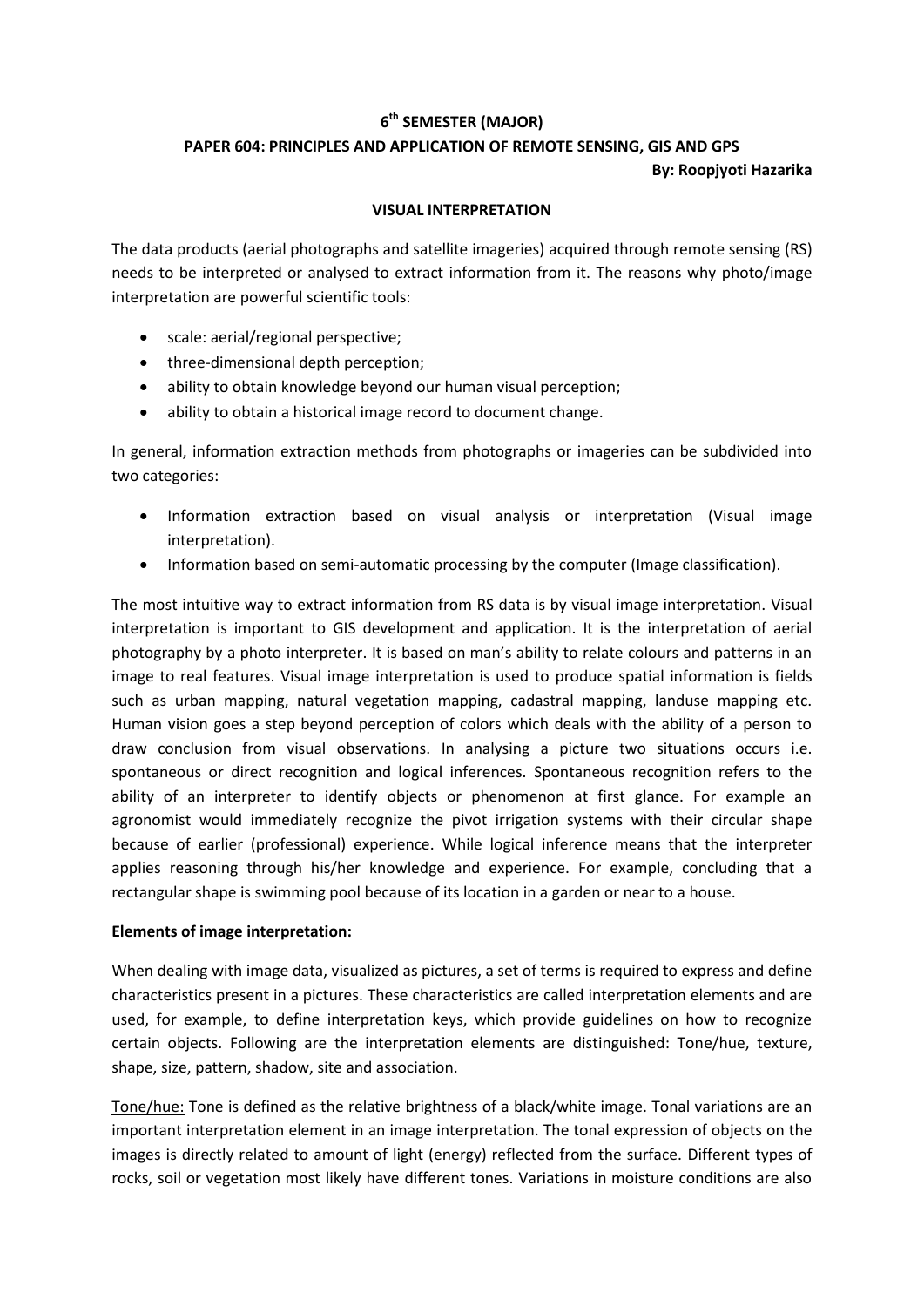reflected as tonal differences in the image: increasing moisture content gives darker grey tones. Hue refers to the colour on the image. Variations in hue are primarily related to the spectral characteristics of the measured area and also to the bands selected for visualization. The advantage of hue over tone is that the human eye has a much larger sensitivity of variations in colour (approx 10,000 colours) as compared to tone (approx 200 grey levels).





Shape: Shape or form characterizes many terrain objects visible in the image. It is the outline of a feature. Shape also relates to (relative) height when dealing with stereo-images. Height differences are important to distinguish between different vegetation types and also in geomorphological mapping. The shape of objects often helps to determine the character of object (built-up areas, roads and railroads, agricultural fields, etc).



Size: Size of objects can be considered in relative or absolute senses. The width of road can be estimated, of example, by comparing it to the size of the cars, which is generally known. Subsequently this width determines the road types, e.g., primary road, secondary road, etc. **Size** of objects in an image is a function of scale. It is important to assess the size of a target relative to other objects in a scene, as well as the absolute size, to aid in the interpretation of that target. A quick approximation of target size can direct interpretation to an appropriate result more quickly. For example, if an interpreter had to distinguish zones of land use, and had identified an area with a number of buildings in it, large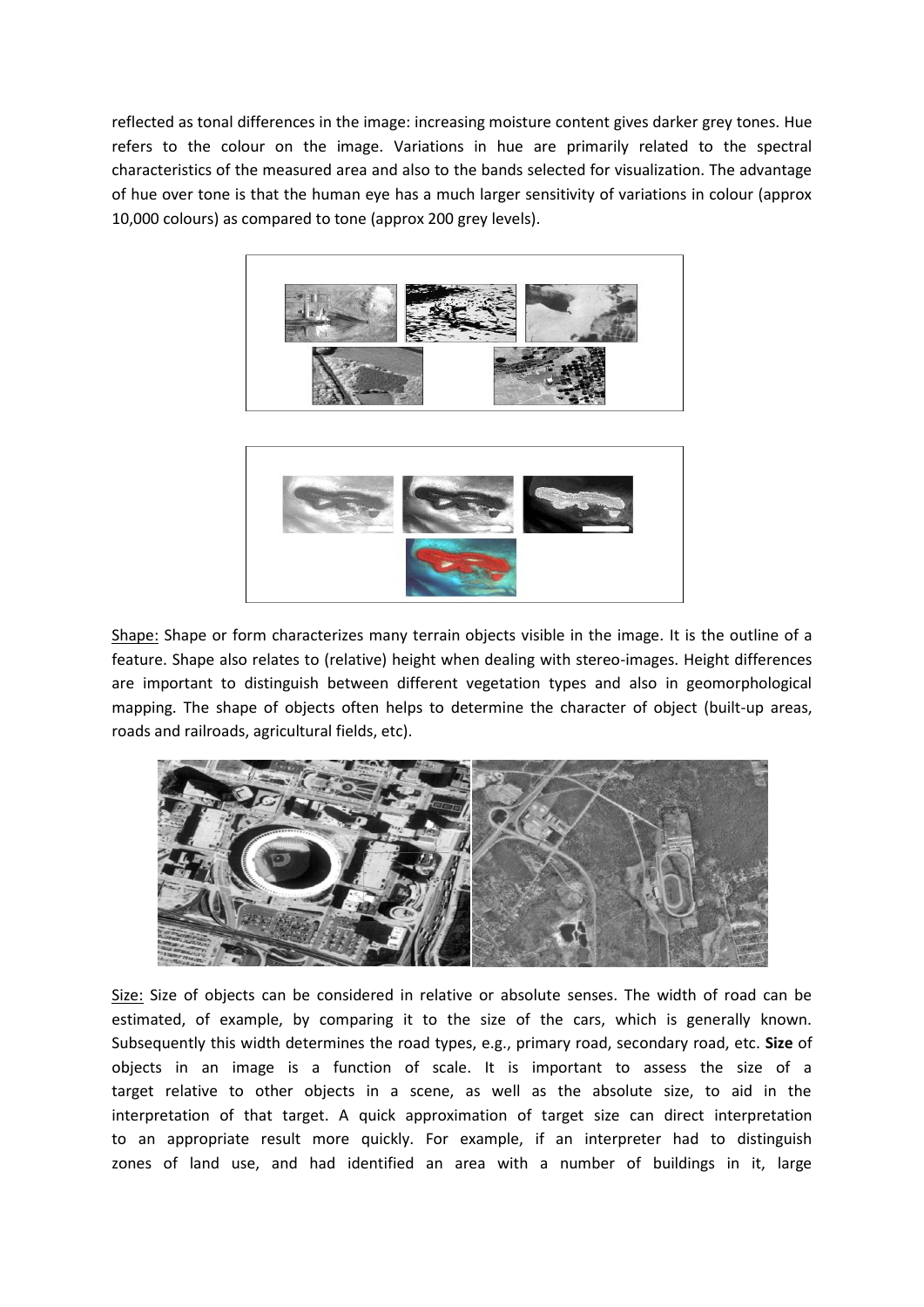buildings such as factories or warehouses would suggest commercial property, whereas small buildings would indicate residential use.

Pattern: It refers to spatial arrangements of objects and implies the characteristic repetition of certain forms or relationship. Pattern can be described by terms such as concentric, radial, checkerboard. Some land uses, however, have specific characteristics patterns when observed on aerospace data. You may think of different irrigation types but also different types housing in the urban fringe.



Texture: Texture relates to the frequency of tonal change. Texture may be described by terms as coarse or fine, smooth or rough, even or uneven, mottled, speckled, granular, linear, woolly etc. Texture can often relate to terrain roughness. Texture is strongly related to the spatial resolution of sensor applied. A pattern on a large scale image may show as texture on a small scale image o the scene.



Shadow: It refers to large distinctive shadows that revealed the outline of a future as projected onto a flat surface. It also depends on the nature of the object, angle of illumination, perspective, and slope of the ground surface. Shadow is also helpful in interpretation as it may provide an idea of the profile and relative height of a target or targets which may make identification easier. However, shadows can also reduce or eliminate interpretation in their area of influence, since targets within